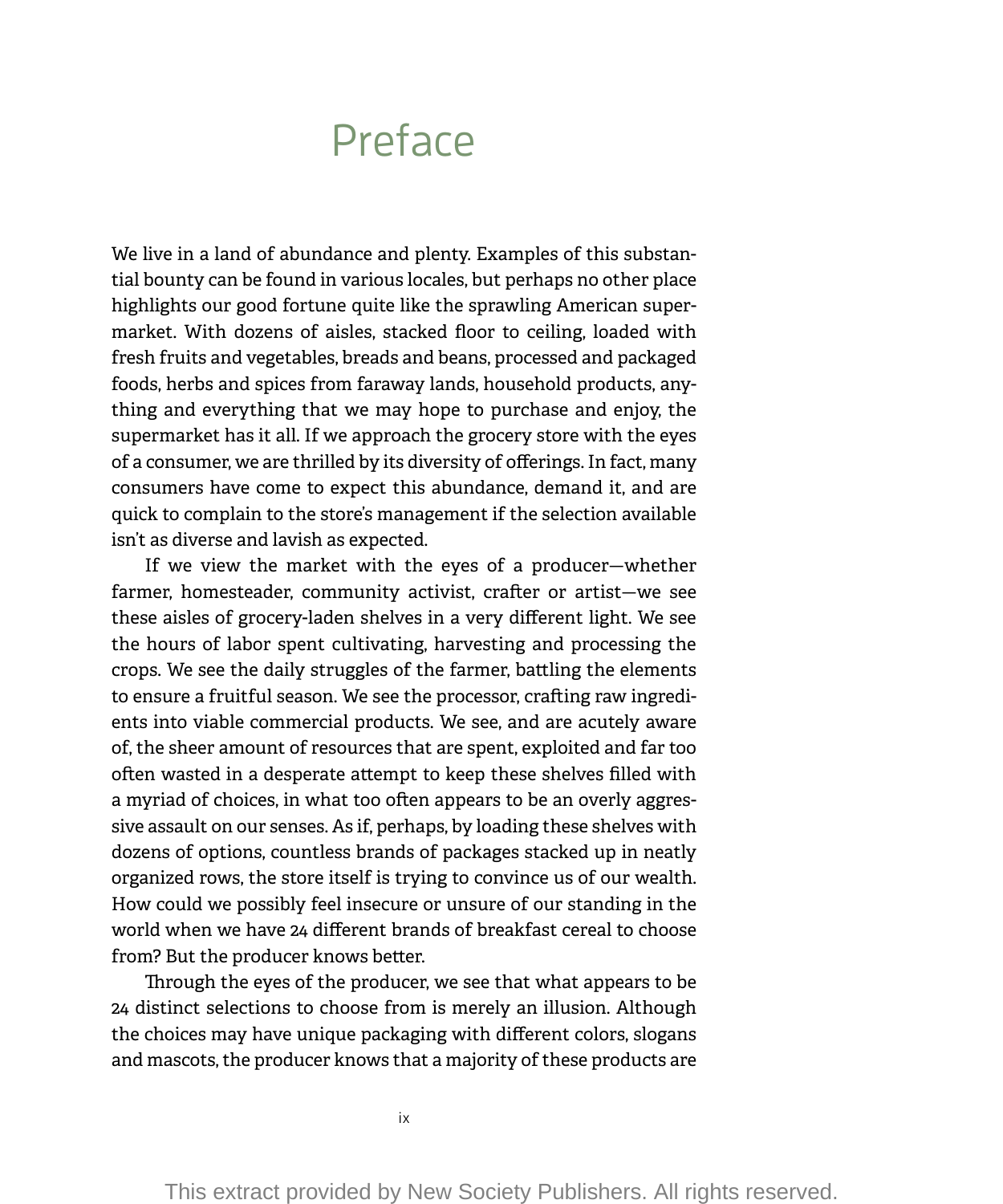x Preface

just varying ratios of corn and sugar. And in most of these cases, the sugar is likely just high-fructose corn syrup.

While the illusion of choice may appeal to the wide-eyed, eager consumer, those of us with a production-centered state of mind find ourselves quickly disenchanted by this overreaching, almost ridiculous, façade. Farmers, homesteaders, community activists, crafters and artists alike are driven by a philosophy of creation, a true do-it-yourself mindset. We will not, we cannot, just sit back contently and allow others to produce the world's goods for still others to consume, because a system based on unlimited consumption, with limited production, simply cannot sustain itself. And certainly not with the quality that we so desire. When as individuals, or cooperative communities, we commit to a focus on production, creating for ourselves what we can with the resources available to us, this is when we begin to restore balance to a system that has become stretched so thin it can hardly be expected to support us for much longer.

The realities of self-reliance, to any degree, can certainly seem overwhelming, even to the most energetic and inspired among us, but as with any other endeavor worth pursuing, the realization of our goals is well worth the stress, sacrifices and hard work required to reach them. And like any other journey toward self-improvement, the path forward begins with the first step. None of us will see our dreams manifest overnight but only through a continual process of small steps forward, coupled with self-evaluation and continual redirection, always steering ourselves toward our desired destination. Over time, even our destination may change, but each small step forward brings us that much closer to where we wish to be.

My personal journey toward finding a balance between my perceived need to consume and my ability to produce began many years ago. As a practicing herbalist, I was already keenly aware of my consumer-based dependency on goods produced outside of the family homestead. In an attempt to rectify what I saw as an unsustainable imbalance, I committed myself to shifting this perceived need into action. Why purchase what I could create? If I am unable to produce what I believe that I need, do I, in fact, really need it? Or is there an alternative?

To improve upon a system, we must first evaluate its flaws. This doesn't mean that we shouldn't recognize its strengths as well, but this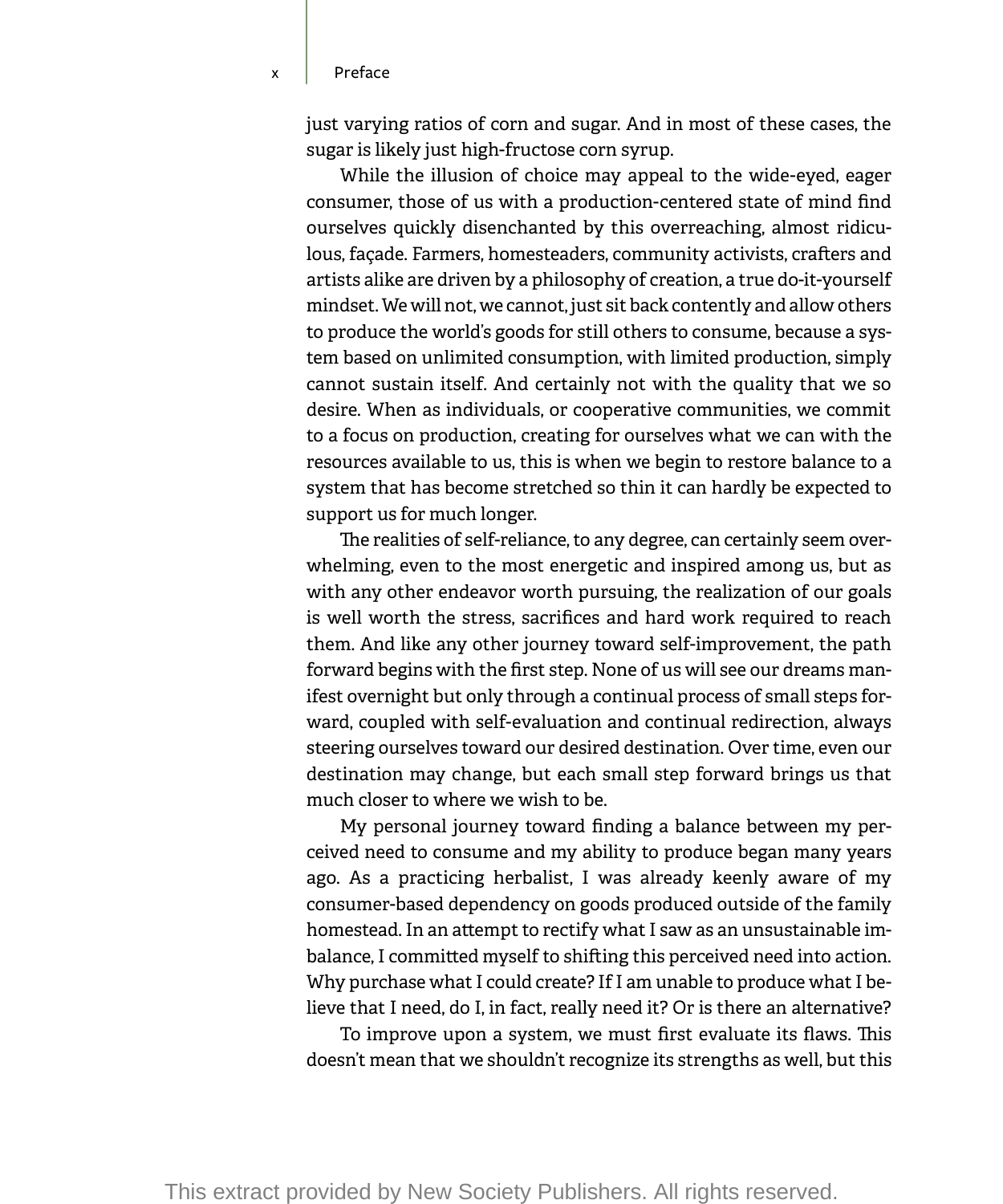latter task is generally a far quicker and more comfortable one. Identifying our flaws, be they personal, professional or societal, requires honesty and reflection, and this often leads to realizations that are difficult to embrace. But embrace them we must, if we ever hope to shed this skin of consumerism to emerge as independent, truly sustainable producers.

When faced with these difficult, personally existential questions, I was surprised to find answers in the least likely of all places: the grocery store. I suppose that what I discovered there was not so much direct answers to my questions but the impetus for the train of thoughts that led me to where I now find myself.

As a proponent of local food and a catalyst for positive change, I had long endeavored to scale down and simplify my family's personal food system, growing our own whenever possible and purchasing directly from local producers to supplement our needs. Studying local food systems, I realized that the foundation required by these systems in order to meet the true needs of a community is built upon grains and legumes. These staple crops provide the caloric requirements, and therefore the energy, that a society needs in order to properly function.

The community where I live in central Michigan is fortunate enough to be home to a number of artisan bakers, all skillful and dedicated to their craft. Many of these bakers offer unique breads made from ancient grains such as emmer and einkorn wheats. Some of these artisans source their grains locally, dedicated to the finest flavors that can be achieved only through the freshest ingredients, choosing to mill their own flours for each freshly baked batch of breads.

It was with these artisan bakers in mind, and their devotion to producing the highest quality offerings by milling raw ingredients into viable commercial products with their own hands, that I found myself deep in personal reflection, staring out at the abundance of cooking oils available for purchase at my local supermarket. Just as bread itself has an ancient history, with the first flatbreads being produced many thousands of years ago and leavened breads, those made light and fluffy with yeast, becoming common around 300 BCE, vegetable oils have been a part of human cuisine since antiquity. If producing my own staple crops, such and grains and beans as well as fruits and vegetables, was essential in my quest to avoid needless consumption and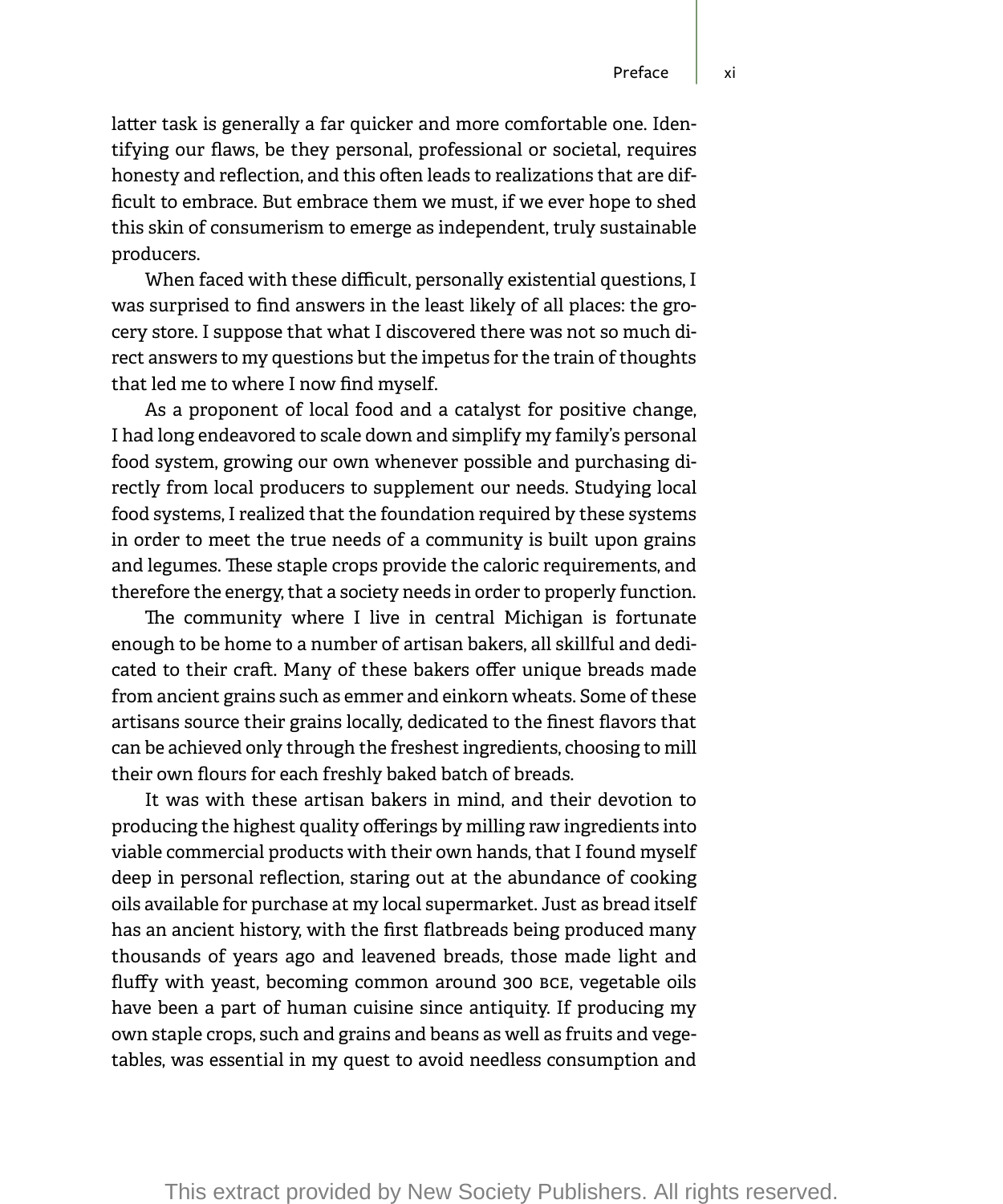gain greater independence, then by that same logic, wouldn't homescale production of seed and nut oils be a justifiable venture?

Nearly a decade has passed since the fateful day when I decided to try my hand at artisan oil production, and the task has proven both profitable and rewarding. We've now extracted oil from the seeds and nuts of more than a dozen plant species at Small House Farm, and we've enjoyed these oils in our kitchen and used them in our herbal apothecary as the base of numerous topical wellness products. Our small-batch, expeller pressed oils have been sold commercially through numerous cooperative groceries and health food stores, as well as via our online platforms, and have even earned national awards for their quality.

It's my objective that this book will serve as an instructional guide to not only equip you with the knowledge required to successfully press your own seed and nut oils, perhaps even growing your own oilseed crops, but to also help you undertake, or continue along, the often challenging journey away from mindless consumption and toward mindful production.

Before we continue, I must revisit my opening analogy, which portrayed the supermarket as a symbol of abundance and plenty. While this certainly holds true, we must acknowledge that this extravagance is a luxury not equally available to all that may wish to partake. Many factors affect this unfortunate situation, including those of socioeconomic inequality, and the fact remains that, indeed, some neighborhoods are devoid of anything resembling a grocery store at all.

Perhaps this somber reality further illustrates my point that whenever possible, with whatever resources available, it is vital that each of us, each individual, family and community, reevaluates our perceived needs, takes stock of our abilities, and pushes forward in every reasonable way to grow our own, produce rather than consume, and to once again regain control of the basic components of life. The quality of our livelihood rests in our own hands; let us use our hands to produce a better world.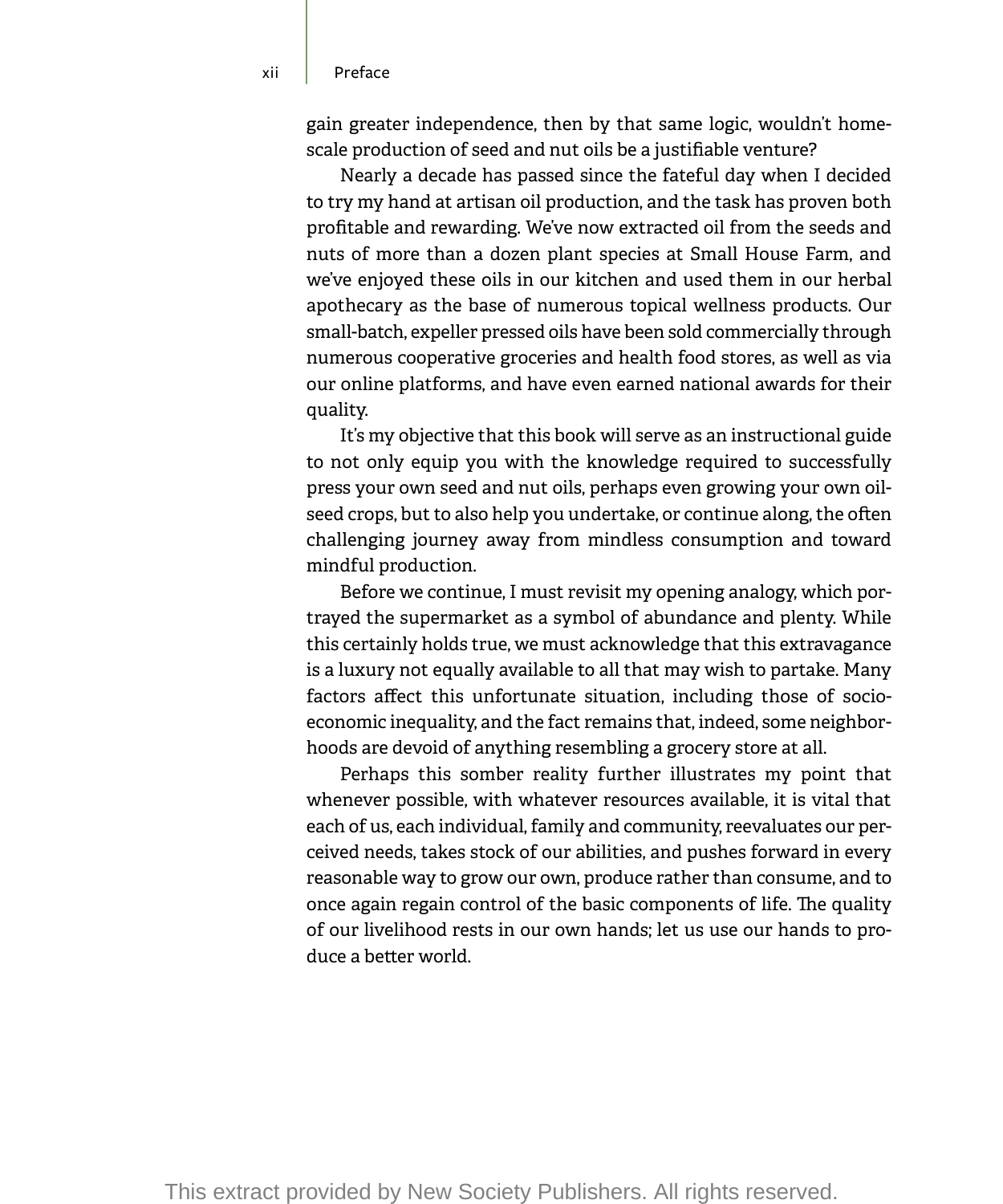SECTION 1

# Oil Extraction: A Brief History

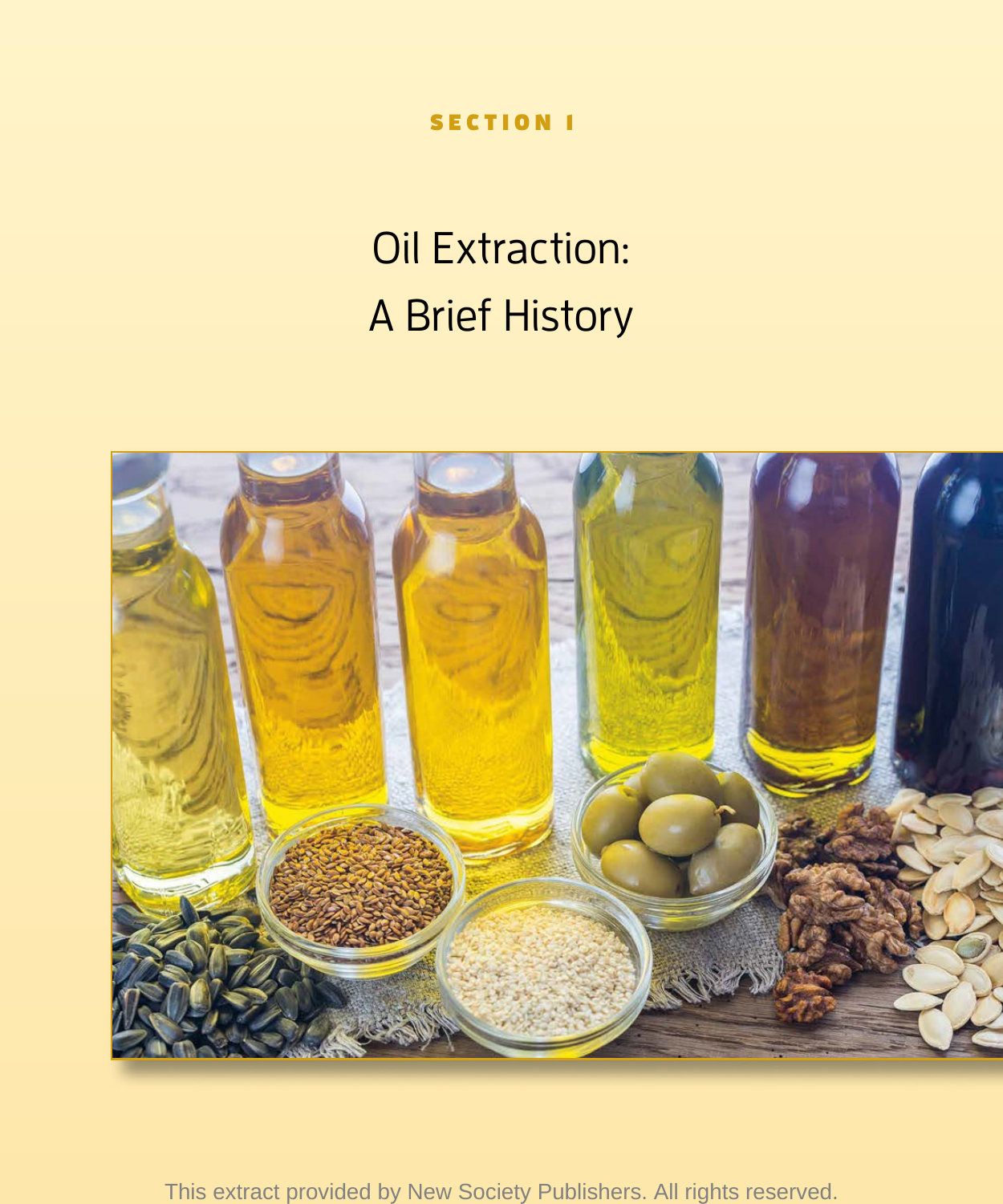#### 2 | The Complete Guide to Seed & Nut Olls

**Plant-based oils,** extracted from seeds, nuts and occasionally fruits, have been a fundamental part of the human diet since as early as 6000 BCE. Archeologists have uncovered evidence of olive oil production in ruins discovered in northern Israel that are believed to be around 8,000 years old, while in North America, archeologists from Indiana University have found evidence of hickory nut oil extraction in the remnants of an ancient kitchen presumed to be over 4,000 years old. Residue believed to be oil extracted from brassica seeds has been identified inside shells discovered within an eighth- to tenth-

**Olive oil press at Assissi (1676).**



century church of a Coptic monastery in Egypt, and historic records indicate that brassica oilseed crops had been cultivated as early as 2000 BCE. These oils were vital to the health and well-being of their producers. The dietary fats found in seed and nut oils play a fundamental role in the body, assisting with the proper absorption of vitamins as well as being essential to brain and nerve function.

Aside from the culinary applications, these oils were also used as fuel, most often in lamps, which were the principal source of lighting in ancient times. Before the advent and widespread utilization of kerosene, animal fat and plant-based oils were the predominant choices for lamp fuel. These lamps were much preferred over candles for lighting, due to the extended period of time that such lamps could be burned. One of the most well-known stories involving the use of oil lamps is, of course, that of Hanukkah, known as the Festival of Lights, a Jewish celebration commemorating the rededication of the Second Temple in Jerusalem; and indeed, both the Old and New Testaments of the Bible record multiple instances of the use of olive oil as fuel as well as food.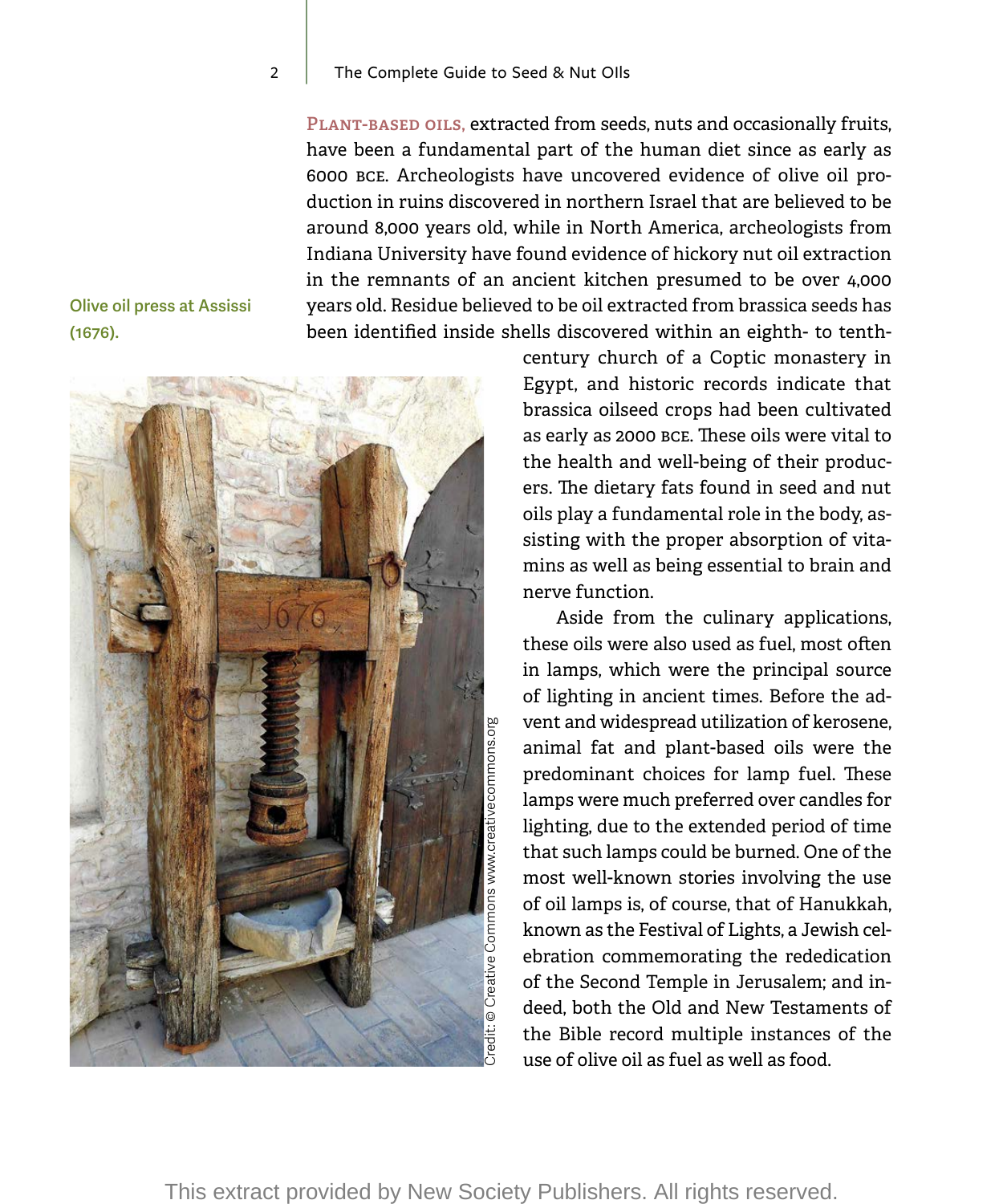As a quick point of clarification, relevant and worth mention before we can continue, throughout this book, when referring to oil, I am never referring to mineral oils, crude oil, petroleum or any of its refined, petrochemical components. The obvious focus of this volume is plant-based seed and nut oils, their production and various uses.

These oils were certainly important to ancient religions, as can be evidenced by numerous traditional ceremonies, many of which are still observed today. The ritual act of anointing with oil even carried into secular life, as an honor bestowed upon monarchs and government officials and in some cultures even considered a mark of hospitality offered to houseguests. This is not to imply that topical application of oils was limited to significant moments of celebration or spiritual observation. In fact, various oils, often scented with herbs or flowers, were employed as a treatment for those fallen ill or even to simply mask unpleasant odors.

In the 8,000 years since the first olive was squeezed to release its flavorful, golden essence, the use of oils in food, medicine and for religious ceremony hasn't undergone many notable changes. In kitchens around the world oils are still employed as a medium for cooking as well as to improve the flavor of various dishes. They are frequently utilized as the base of commercially manufactured, as well as household, preparations of topical wellness and beauty products, including soaps, lotions and medicinal balms. And while not as common as the practice once may have been, modern religious ceremonies still make use of oils in many of their rituals. Various oils have proven useful for industrial applications as well, as insulators, lubricants and, of course, as a source of fuel. While oil lamps are certainly not as widely used as they once were, numerous vegetable oils are converted into biofuels, which are then utilized to fuel vehicles, to generate energy for utilities such as heat and electricity, and also for cooking.

While the uses for seed and nut oils have remained somewhat consistent over time, the methods of production have evolved dramatically since the first olives were pressed along the Mediterranean Sea so many years ago. It's likely that the earliest technique to extract oil was what is known simply as the wet extraction method. For this procedure, the seeds or nuts are first hulled, then heated and crushed. Next, the ground seeds are boiled in enough water to suspend the crushed seed material until the oils are coaxed free and float to the surface. The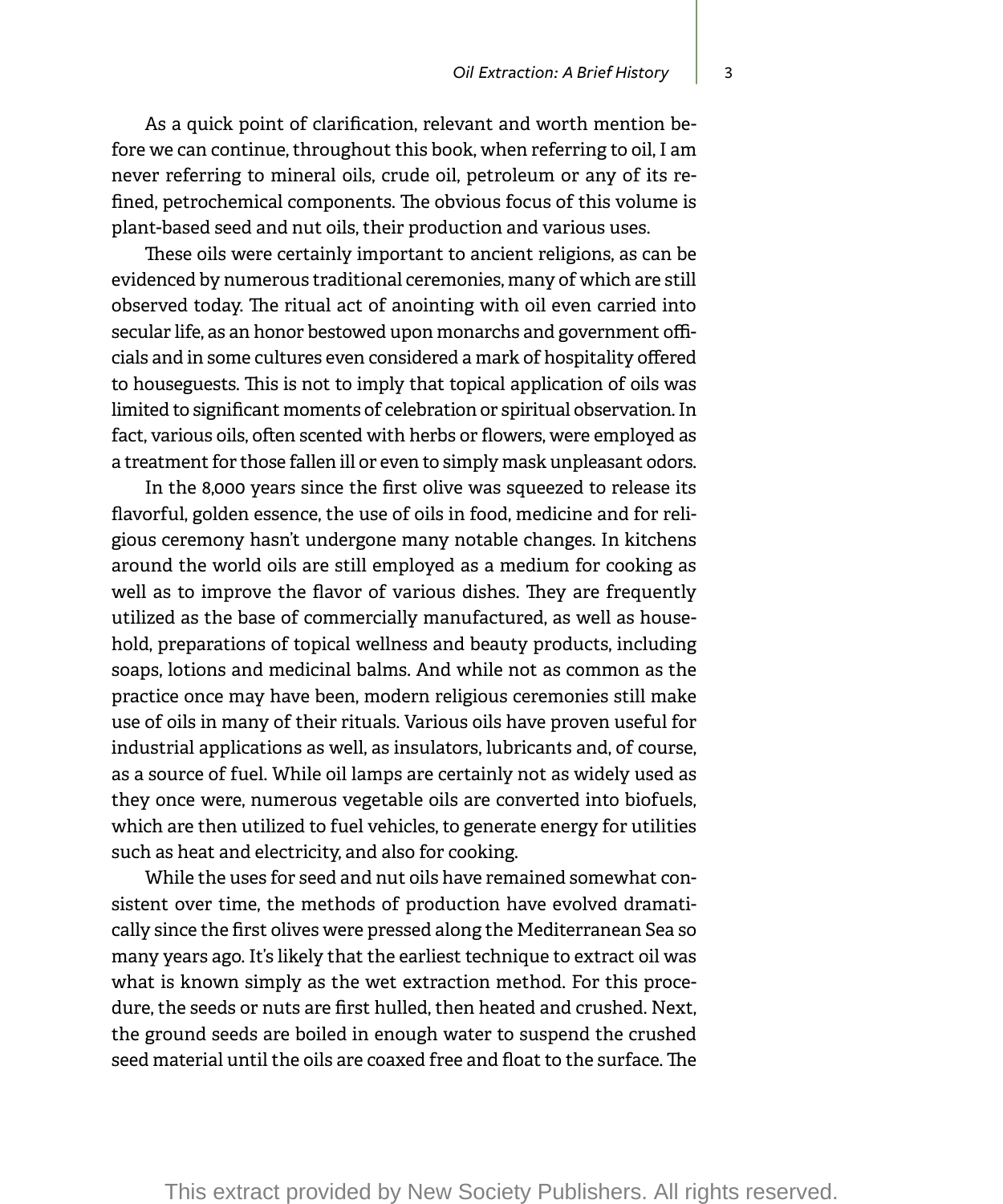## 4 | The Complete Guide to Seed & Nut Olls

oils would then be carefully skimmed from the water and heated again, this time in a smaller container, to evaporate any additional moisture. This simple technique requires little equipment, but is quite time consuming and results in relatively low yields.

Another traditional approach to oil extraction, utilized by cultures around the world, although with modifications in mechanics and design, is that of the manual press. This method makes use of pressure for extraction, essentially squeezing the oils free from the seeds, nuts and fruits. Variations of this technique are what we will focus on throughout this book for their efficiency and ease of application for the small-scale producer.

Historians have determined that around 2000 BCE, on the Indian subcontinent, sesame seeds were commonly pressed for their oils using a stone or granite mortar and pestle. Larger versions of this device were constructed, and young bulls were employed to turn the pes-

**A traditional ghani-style press used for pressing peanut oil in India.**



tle within the mortar, thus crushing the seeds, their oils running out of a small hole at the base of the mortar to be collected. These machines are known as *ghanis,* and modern, motor-powered models are still widely available, although they remain most commonly used throughout India.

A variation of this technology, still relying upon the principle of applying direct pressure to the oilseed, is commonly known as an expeller press. These machines are composed of a rotating turnscrew, housed within a horizontal cylinder, that gradually increases the pressure on the seed or nut when turned. These machines can be manually operated or motorized, and this category of oil press is the type that we will discuss in most depth in later chapters, it being readily accessible, easy to operate and efficient, while providing the highest yields in comparison with other mechanized oil presses.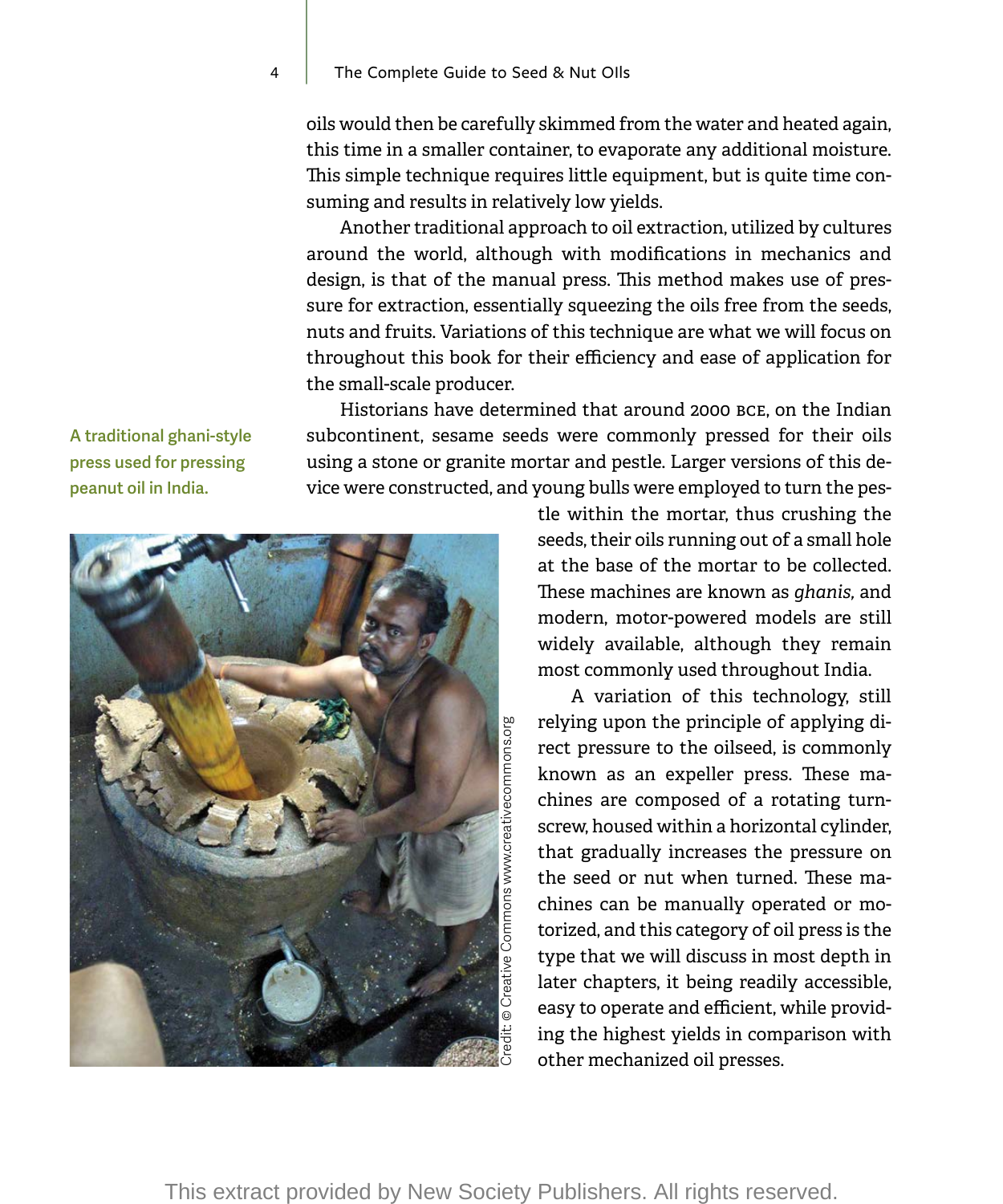Alternatively, devices such a ram press can be used for processing soft seeds such as sesame or sunflower. This machine operates with a piston that is manually forced via a lever into a horizontal chamber, crushing the seeds that have fallen into the chamber from a hopper above. While quite efficient with softer seeds, this type of machines is unable to successfully press hard seeds and can easily be damaged by the attempt.

Another piece of equipment, likely already familiar to the homesteader and farmer, is the cage press. This piece of equipment is a vertical press and is most commonly employed to crush and squeeze the juice from apples, grapes, pears and similar fruits. These machines can be manually operated or motorized, are simple to use and provide good yields. The most notable drawback to this style of oil press is that it operates on a batch system. Only a certain amount of seed can be pressed at a time, and the machine must be cleaned out between each batch to maintain quality and efficient yields, unlike the expeller or ram style presses, which offer continuous operation.

Regardless of the style of extraction equipment used, the oils produced by the methods listed above are considered unrefined, and in cases where pressing occurs at temperatures less than 122°F (50°C), these oils would also be considered cold-pressed. Before we go any further, let's delve into the differences between, as well as the pros and cons of, refined versus unrefined oils, mechanical extraction versus solvent extraction and why cold-pressed oils are considered superior by

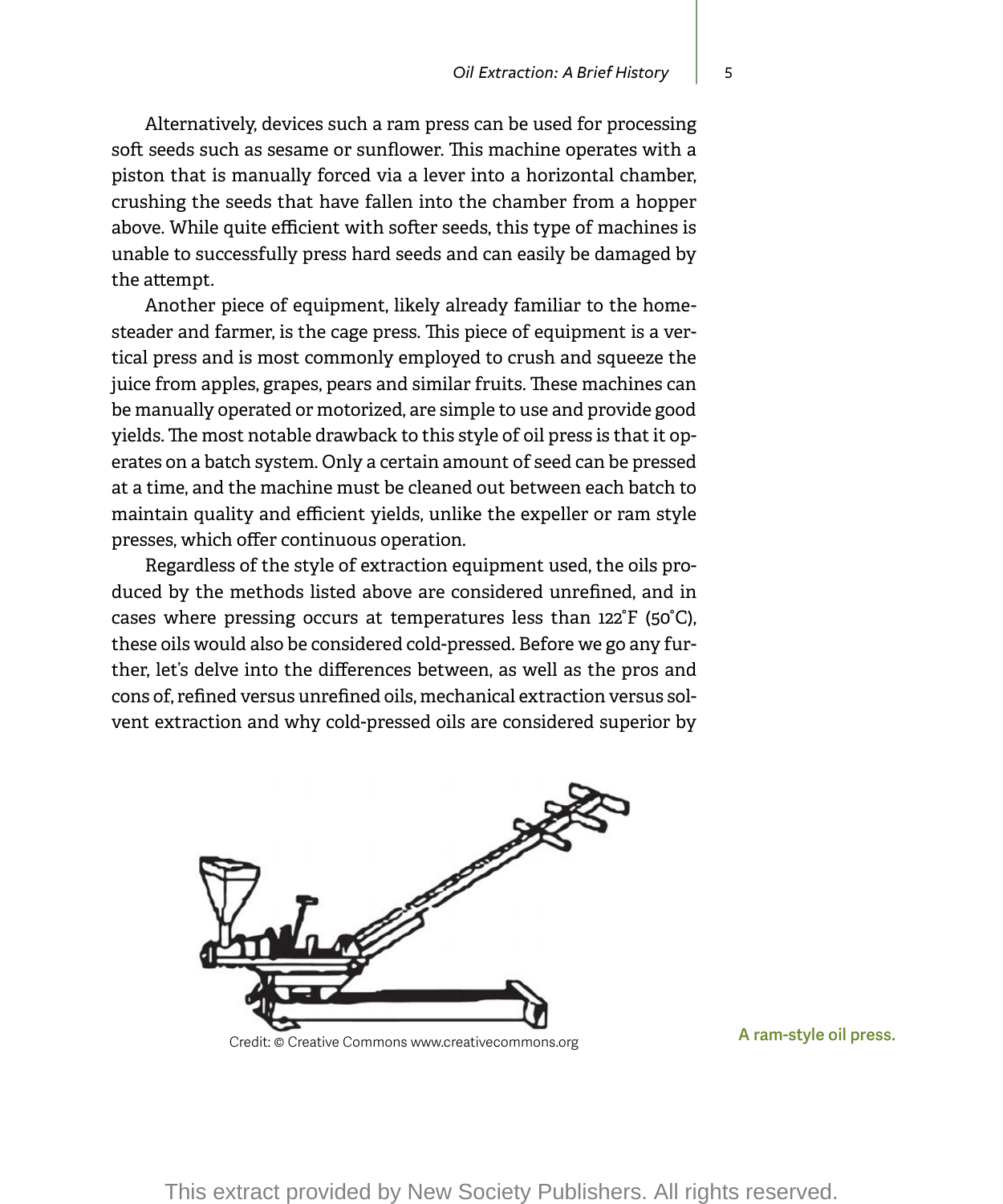## 6 The Complete Guide to Seed & Nut OIls

health-conscious consumers. We should also discuss the processes of bleaching, deodorizing and hydrogenating that many commercial oils go through, if only to emphasize the necessity for small-scale, environmentally conscious and mindful producers.

The extraction techniques previously discussed are considered mechanical extraction methods; that is, the process of extraction relies upon manual or motorized impact, utilizing pressure to remove the oil from the chosen seed, nut or fruit. The resulting oils are considered unrefined, having endured no further processing. Allowed to rest, any particles that remain in the oil will settle, and the final product can then be decanted or lightly filtered before bottling. These unrefined oils have the most pronounced flavor and color and are considered to be of the highest quality. These oils are typically the most nutritious, but, due to the natural resins and minute particles within are best when used unheated and have a shorter storage life than refined oils. These products can then be more thoroughly strained and filtered to remove additional small particles and improve their shelf life. Gently heating the oil first will make filtering more successful. After this additional processing, the oil would then be referred to as "naturally refined," and



**The light color of refined pumpkin seed oil compared to the deep red color of the unrefined oil.**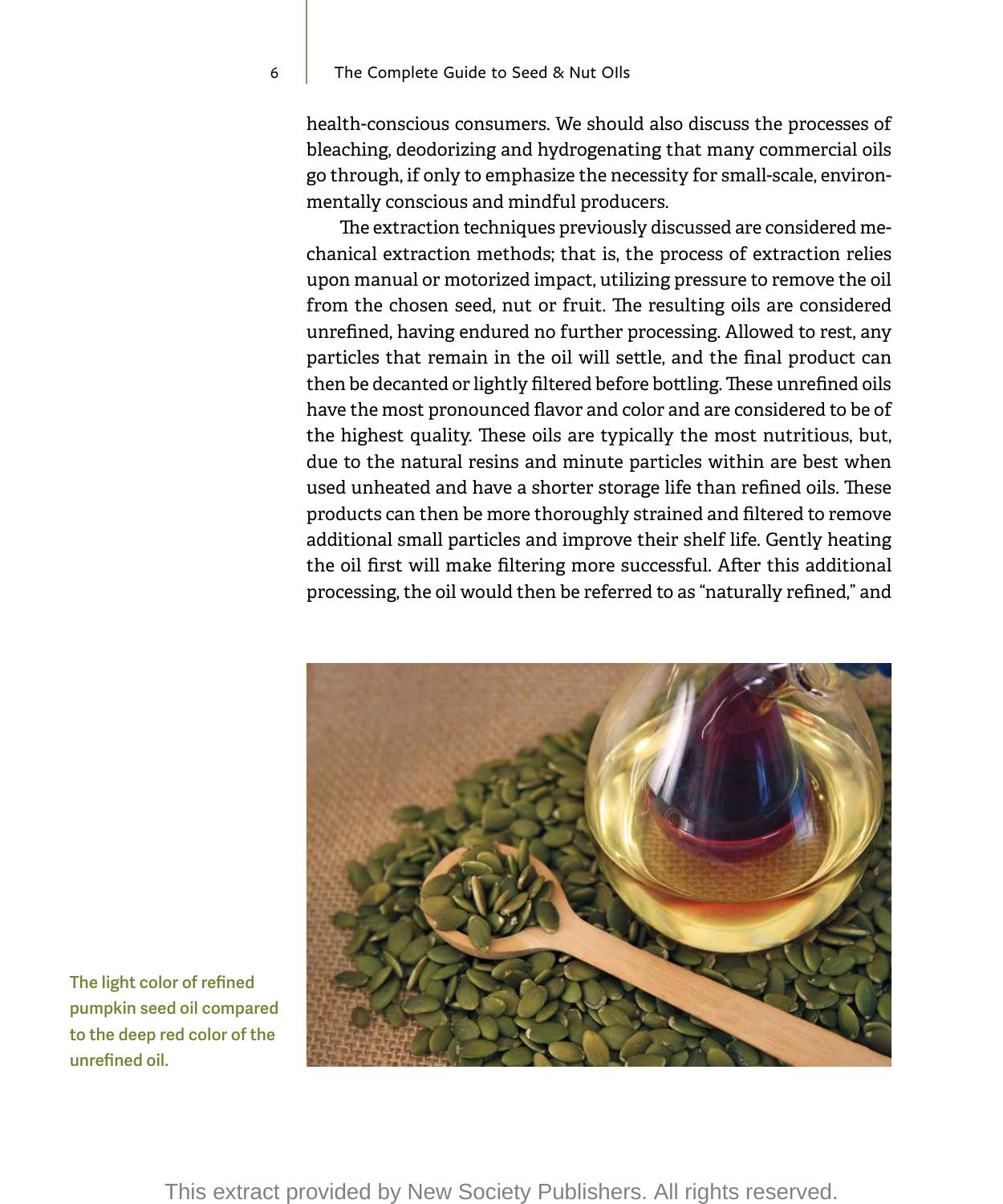these products tend to have a higher smoke point, making them a better choice for high-heat cooking applications.

Conversely, a great majority of commercial oils are chemically refined. This is a multistep process intended to "purify" the oil by removing any impurities, creating a product with an almost indefinite shelf life. The first step is the degumming process, in which oil is heated and then mixed with either a calculated amount of water or phosphoric acid, depending on the type of oil being refined. The resins present within the oils are thus separated and then removed from the oil, which moves along to the second step in the process: neutralization. This second step, introduction of an alkali, neutralizes free fatty acids and removes the acidity from the oil.

From this point, the oil enters the bleaching process. Here the product is heated to a temperature of 248°–266°F (120°–130°C), and bleaching clay is introduced to remove the color pigments from the oil until it reaches the desired quality oil color for the product. The chemicals are then filtered from the product once this color is reached. The next step is the deodorization process, to remove any odors from the oil. To achieve this, the oil is heated to 392°F (200°C) in a pressurized vacuum as steam is forced through the oil to evaporate any odor-causing substances. After this step some oils, such as sunflower, rapeseed and corn oil, are exposed to the process of dewaxing. This final step is to ensure that the oils remain clean and do not become cloudy when exposed to colder temperatures. To accomplish this, the oils are first heated to 131°F (55°C) and then quickly cooled to 50°–59°F (10°–15°C). Any solids that form during this cooling process are filtered out, and the resulting oil is a clear, odorless liquid.

In addition to the long and arduous refinement procedure, most large-scale commercial oils are processed via chemical extraction, as opposed to the mechanical techniques previously described. This solvent extraction technique most commonly involves the use of petroleum-derived hexane. The oilseed is first crushed or flaked, then blended with the solvent chemical. After the prescribed extraction time, the plant material is removed and the solvent is evaporated from the oil by heating the mixture to a temperature of 300°F (149°C). The resulting oil is then refined as described above. This inexpensive and high-yielding technique has become the most popular and widely used